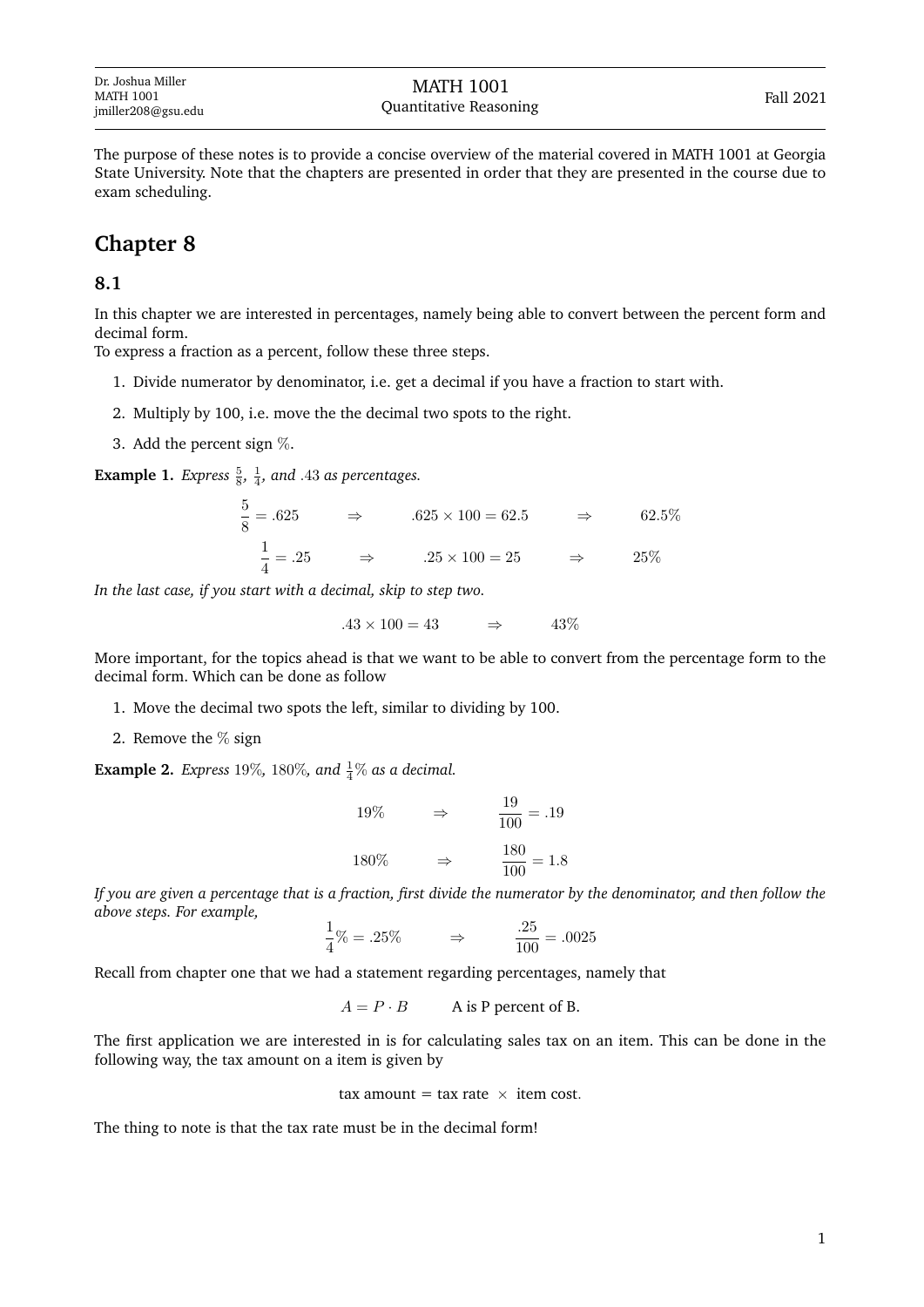**Example 3.** *The local sales tax in Titus is* 7.5% *and Toph is looking to purchase a bicycle for* \$894*. How much sales tax will Toph have to pay and how much will she pay in total?*

*Note that the tax rate of* 7.5% *as a decimal is* .075*. Therefore the tax amount is given by*

*Tax Amount = tax rate*  $\times$  *item cost* = (.075)  $\times$  (894) = \$67.05

*Meaning that Toph will have to pay* \$67.05 *in taxes, and to find her total we just need to add the tax amount and the cost of the item.*

 $Total = tax amount + item cost = $67.05 + $894 = $961.05$ 

**Example 4.** *The local sales tax in Morganville is* 6% *and Sonya is looking to purchase a computer for* \$1260*. How much sales tax will Sonya have to pay and how much will she pay in total?*

*Note that the tax rate of* 6% *as a decimal is* .06*. Therefore the tax amount is given by*

*Tax Amount = tax rate*  $\times$  *item cost* = (.06)  $\times$  (1260) = \$75.60

*Meaning that Sonya will have to pay* \$75.60 *in taxes, and to find her total we just need to add the tax amount and the cost of the item.*

*Total* = *tax amount* + *item cost* =  $$75.60 + $1260 = $1335.60$ 

Another application similar to finding the tax amount is finding a discount amount. This is done by

Discount Amount = discount rate  $\times$  original price

where the discount rate is in the decimal form.

**Example 5.** *The local computer store, Toph Buy, is selling a computer originally priced at* \$1460 *for* 15% *off the original price. How much is the discount amount for the computer, and what is the sale price?*

*Note that the discount rate of* 15% *as a decimal is* .15*. Therefore the discount amount is given by*

*Discount Amount = discount rate*  $\times$  *item cost* = (.15)  $\times$  (1460) = \$219

*Meaning that Toph will deduct* \$219 *from the computer's original price, and to find sale we just need to subtract the discount amount and the cost of the item.*

*Total = item cost - discount amount* = \$1460 − \$219 = \$1241

In life, percents are used to compare changes. If a quantity changes, we may be interested in knowing the percent increase or decrease. This percent, as a decimal, can be found by

#### amount change original amount.

Note that here we will take the amount change to always be positive.

**Example 6.** *In 2000, the world population was found estimated to be around 6 billion people and scientist created three projections as to what the population will be in 2150 that are given as follow:*

- *1. High Projection: 30 billion people*
- *2. Medium Projection: 13 billion people*
- *3. Low Projection: 4 billion people*

*Find the percent increase or decrease for each projection.*

*1. The high projection goes from 6 billion in 2000 to 30 billion in 2150, so it is a percent increase.*

*Percent increase is calculated by*

 $\frac{amount \ change}{original \ amount} = \frac{30 - 6}{6}$  $\frac{6}{6}$  = 4

*Remember that 4 is a decimal, so as a percent that is* 400% *increase.*

*2. The medium projection goes from 6 billion in 2000 to 13 billion in 2150, so it is a percent increase.*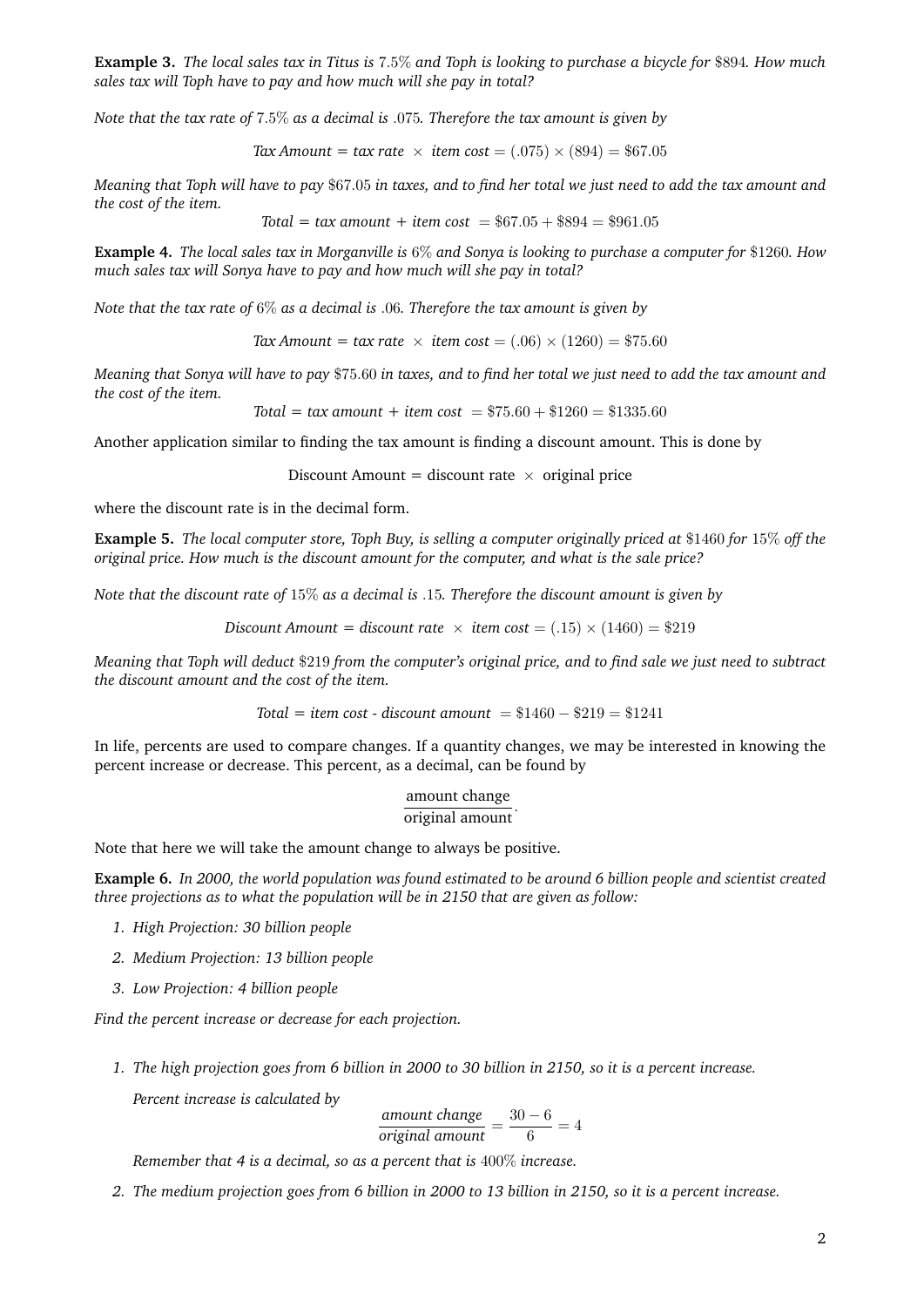$$
\frac{\text{amount change}}{\text{original amount}} = \frac{13 - 6}{6} \approx 1.17
$$

*Remember that 1.17 is a decimal, so as a percent that is* 117% *increase.*

*3. The low projection goes from 6 billion in 2000 to 4 billion in 2150, so it is a percent decrease. Note that we want the precent decrease to still be positive.*

*Percent increase is calculated by*

$$
\frac{\text{amount change}}{\text{original amount}} = \frac{6-4}{6} \approx .33
$$

*Remember that .33 is a decimal, so as a percent that is* 33% *decrease.*

One should note that a percent decrease can never exceed 100%, but a percent increase can be any percent greater than 0. Also, we can find percent increase and decrease for a myriad of objects, including percents themselves! Consider the following two examples.

**Example 7.** *A jacket at Hiccup-Mart originally sold for* \$135 *is on sale for* \$60.75*. What is the percent decrease of the jacket?*

$$
\frac{\text{amount change}}{\text{original amount}} = \frac{\$135 - \$60.75}{\$135} = .55
$$

*Remember that .55 is a decimal, so as a percent that is* 55% *decrease.*

**Example 8.** *The audience of the PBS classic, Kitty-Cat Street, is* 13% *versus the usual* 4% *audience for the other PBS shows. What is the percent increase for the audience growth?*

$$
\frac{\text{amount change}}{\text{original amount}} = \frac{13\% - 4\%}{4\%} = 2.25
$$

*Remember that 2.25 is a decimal, so as a percent that is* 225% *decrease.*

#### **8.3**

In the remaining sections of chapter 8 with will be looking at different formulas involving interest, future value, and present value.

**Definition 9.** *Interest is the amount of money we are paid when lending or investing money, or the amount of money we pay for borrowing money.*

*The amount of money that we deposit, lend, or borrowed is called the principal, denoted by* P*.*

The first type of interest we are interested (ha), is **simple interest**, denoted I. This type of interest only depends on the principal and interest rate, it is defined by

$$
I = Prt,
$$

where  $P$  is the principal,  $r$  is the interest rate as a decimal and  $t$  is time in years.

**Example 10.** *Sonya would like to deposit* \$2000 *into a savings account at Titus-One. The account the bank offered has a* 6% *interest rate. How much interest will she have after the first year? What about two years?*

Let us identify the parts we have, according to the problem we have  $P = \$2000$ ,  $r = .06$  and  $t = 1$ . Therefore the *interest is given by*

$$
I = Prt = (2000)(.06)(1) = 120,
$$

*which means that the interest earned in the first year is* \$120*. For the interest earned for two years, we just let*  $t = 2$  *now. There fore the interest is given by* 

$$
I = Prt = (2000)(.06)(2) = 240,
$$

*which means that interest earned over two years is* \$240*. Notice that the difference between year two and year one is* \$240 − \$120 = \$120*, meaning that this account earns* \$120 *each year. Therefore the interest after three years is*  $$120 \times 3 = $360.$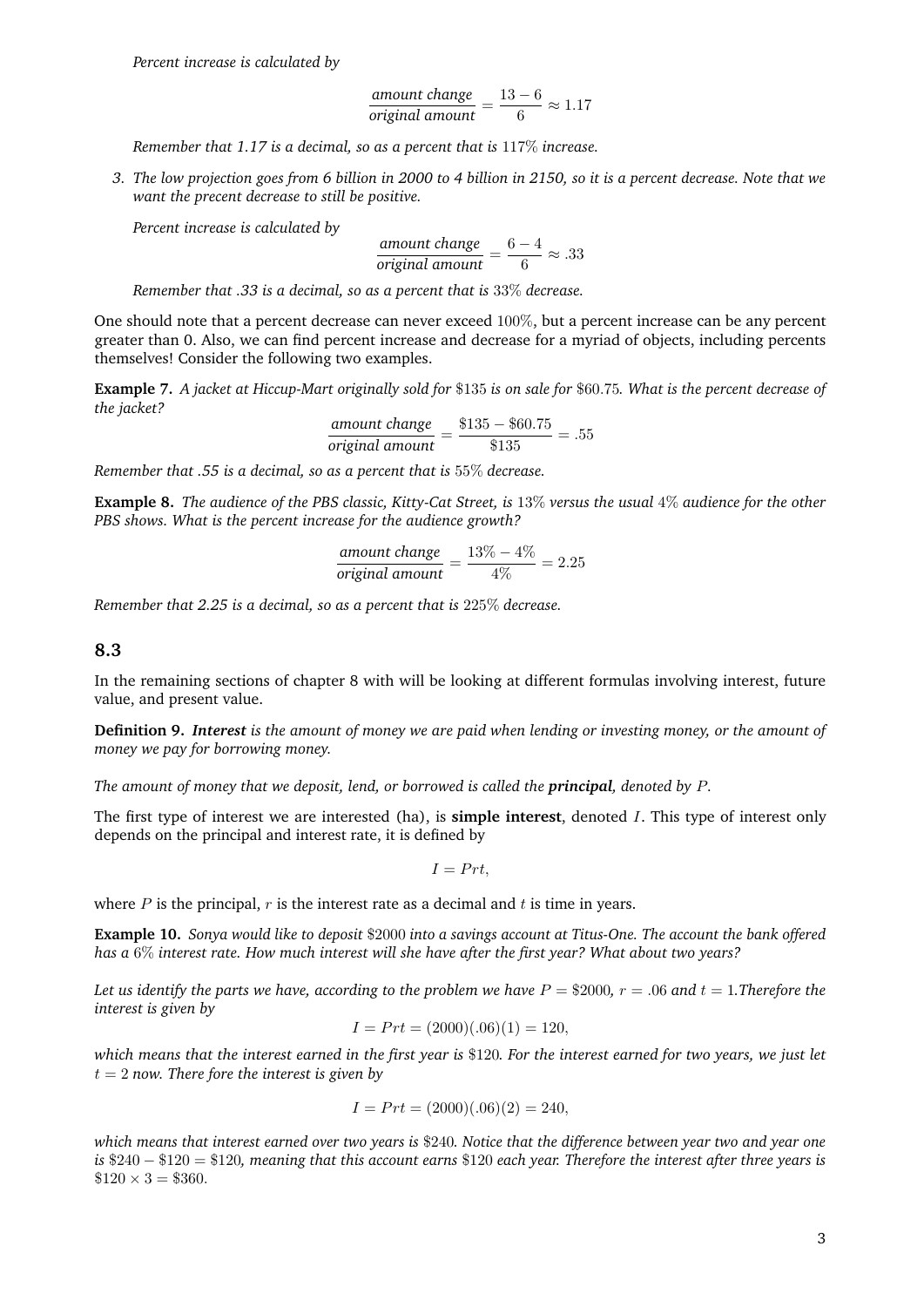For banks, they have a trick that they use to calculate certain interest rates, namely the rates related to short-term loans using what is called **banker's rule**. Normally we use a year length of 365 days, however for banker's rule they use 360. The reasoning behind this is two-fold, dividing by 360 is easier and it actually ends up with us having a higher interest rate. For example considering the following.

To find the interest rate for short-term loans, we use the formula

$$
\frac{\text{number of days taken}}{360}.
$$

If we take a short-term loan for 120 days, then the interest rates, under banker's rule and a normal year length, are given by

$$
\frac{120}{360} = .347 \qquad \frac{120}{365} = .342
$$

Meaning that under banker's rule, we have an interest rate of 34.7% versus a rate using a normal year length of 34.2%.

The second value that is very important in interest problems is **future value**, denoted A. The future value, can be of a loan, is the principal plus the interest earned. This can be calculated using the formula

$$
A = P + I = P + Prt = P(1 + rt)
$$

where  $P$  is still the principal,  $r$  is the rate as a decimal, and  $t$  is in years.

**Example 11.** *Sonya takes a loan from Titus-One of* \$1060 *at an interest rate of* 6.5% *for three months. How much will Sonya owe after three months, i.e. what is the loan's future value after three months.*

*First, identify what information you have. We have a*  $P = \$1060$ ,  $r = .065$ , and  $t = 3/12 = .25$ *. Note that we were given a time value of months, so we changed it to years by dividing by 12. It then follows that the loan's future value is*

$$
A = P(1 + rt) = 2000(1 + (.065)(.25)) \approx $1077.23
$$

*To find out how much interest Sonya will pay, we can use the formula*  $A = P + I$  *and solve for*  $I, I = A - P$ *. Therefore the interest is*  $I = 1077.23 - 1060 = $17.23$ .

**Example 12.** *Toph borrowed* \$2500 *from Titus and promised to pay him back* \$2655 *in six months. What is the interest rate that Toph is proposing for her loan?*

*First, identify what information we have. We have* P = \$2500*,* A = \$2655 *since this is how much she is paying back, and*  $t = 6/12 = .5$  *since the time-frame was six months. We have a couple options on solving for* r, we can *use the future value formula, plug in the information given and solve for* r *or solve for* r *from the beginning.*

$$
r = \frac{A - P}{Pt} = \frac{2655 - 2500}{(2500)(.5)} = .124
$$

*which remember is in its decimal form. Therefore Toph is proposing a* 12.4% *interest rate.*

**Example 13.** *Hiccup is planning to save* \$2000 *in an account earning* 4% *interest by placing a principal deposit* P*. If she wants to achieve* \$2000 *in two years, how much should she deposit today?*

*First, identify what information we have. We have* A = \$2000 *since she wants to have that amount in two years,* r = .04*, and* t = 2*. Similar to the other example we have options on solving for* P *here. The easiest is*

$$
P = \frac{A}{(1+rt)} = \frac{2000}{(1+(0.04)(2))} \approx $1851.85
$$

*Therefore Hiccup would need to deposit* \$1851.85 *to meet her goal in two years.*

**8.4**

In this section we are interested in **compound interest** which is interest computed on original principal and any accumulated interest. To calculate compound interest, **paid once a year**, we utilize the formula

$$
A = P(1+r)^t.
$$

Where A is the future value, P is the present value, r is a rate as a decimal, and t is time in years.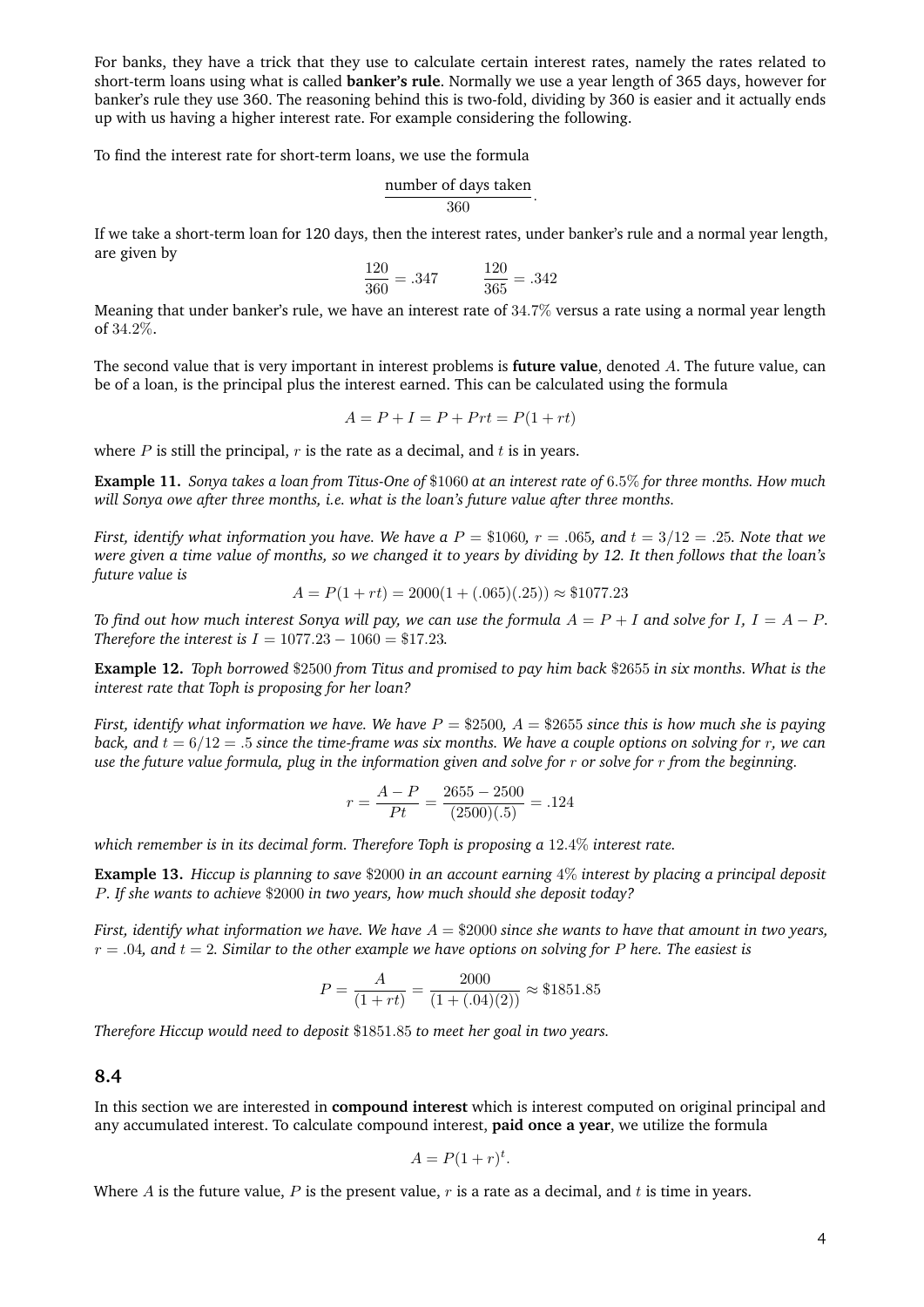**Example 14.** *Sonya deposits* \$2000 *into a savings account at Titus-One at* 6% *interest compounded yearly. Find how much is in Sonya's account after three years, and find the total interest.*

*First, identify what information we have. We are given* P = \$2000*,* r = .06*, and* t = 3 *where we are compounding yearly. It then follows that the loans future value is*

$$
A = P(1+r)^{t} = 2000(1+.06)^{3} \approx $2382.03
$$

*meaning that Sonya's account after three years has* \$2382.03*. To find the total interest earned, all we need to do is subtract the present value from the future value, i.e.*  $I = A - P$ *. Thus,* 

$$
I = A - P = $2382.03 - 2000 = $382.03
$$

*which means that Sonya earned* \$382.03 *of interest over three years.*

For compound interest we are able to compound over different time periods besides yearly.

| Name         | Number of Compounds per 1 year |
|--------------|--------------------------------|
| Yearly       | $n=1$                          |
| Semiannually | $n=2$                          |
| Quarterly    | $n=4$                          |
| Weekly       | $n = 52$                       |
| Daily        | $n = 365$                      |

To take into account this different compounding periods, we are able to use the same formula as earlier, but with a slight modification. The compound interest formula for a present value  $P$  compound  $n$  times per year and a rate  $r$  (as a decimal) over  $t$  vears is

$$
A = P\left(1 + \frac{r}{n}\right)^{nt}.
$$

**Example 15.** *Toph is depositing* \$7500 *into her savings account at Titus-One that has a* 6% *interest rate that is compounded monthly. How much money will her account have after five years and how much of it is interest?*

*First, identify what information is given. We are given*  $P = $7500$ ,  $r = .06$ ,  $n = 12$  *for monthly, and*  $t = 5$ *. Therefore the future value is given by*

$$
A = P\left(1 + \frac{r}{n}\right)^{nt} = 7500\left(1 + \frac{.06}{12}\right)^{12 \times 5} \approx $10,116.38
$$

*meaning that Toph will have* \$10, 116.38 *in her account after five years. To find the total interest earned we utilize the formula*  $I = A - P$ *. Thus* 

$$
I = A - P = 10,116.38 - 7500 = $2616.38
$$

*is earned in interest over the five years.*

For compound interest, there is a special circumstance hat can occur, namely when we **compound continuously**. This means that we are always compounding, what happens here is that as

$$
n \to \infty \qquad \left(1 + \frac{r}{n}\right)^n \to e
$$

which is the natural base we discussed in past chapters. Therefore the future value  $A$  of a present value  $P$ **compounded continuously** at rate r (in decimal form) over t years is

$$
A = Pe^{rt}.
$$

If we consider the previous example, but now compound continuously over five years yields a future value

$$
A = Pe^{rt} = 7500e^{.06 \times 5} \approx $10,123.94
$$

which means that the total interest earned in this case is

$$
I = A - P = 10123.94 - 7500 = $2,623.94.
$$

In this case Toph earns more interest that the compounded monthly account.

The other question that can be asked is related to the present value  $P$ . Meaning, if  $A$  is to be accumulated in  $t$ years with a rate r (as a decimal) compounded n times, the present value P needs to be

$$
P = \frac{A}{\left(1 + \frac{r}{n}\right)^{nt}}.
$$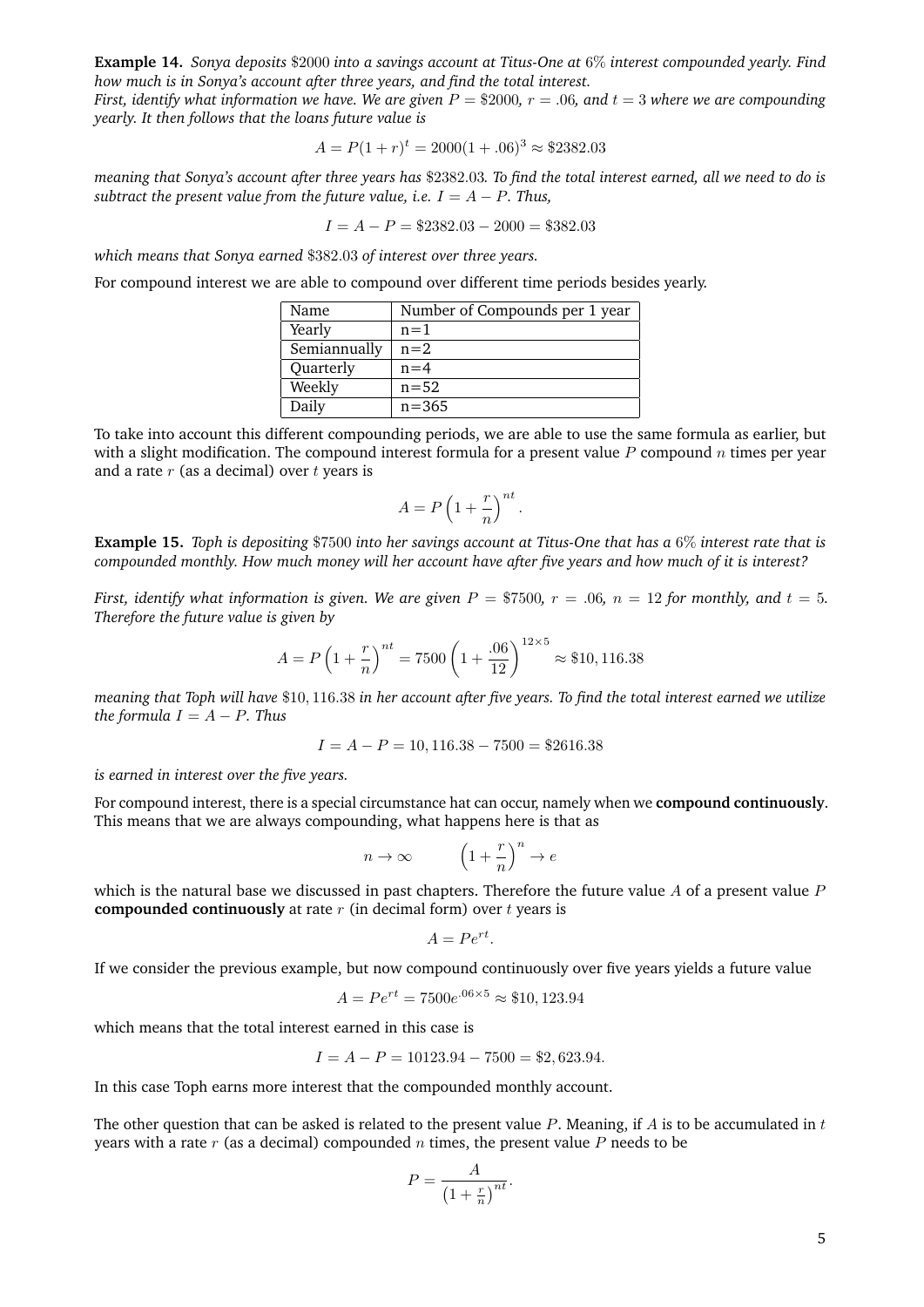**Example 16.** *How much should Hiccup deposit today at her Titus-One account earning* 6% *compounded monthly, so that she has* \$20, 000 *after 5 years?*

*First, identify what information we have. We have*  $A = 20,000$ ,  $r = .06$ ,  $n = 12$ , and  $t = 5$ . There fore the present *value, how much she needs to deposit is*

$$
P = \frac{A}{\left(1 + \frac{r}{n}\right)^{nt}} = \frac{20000}{\left(1 + \frac{.06}{12}\right)^{12 \times 5}} \approx 14,827.44
$$

*meaning that to have her goal in five years, Hiccup needs to deposit* \$14, 827.44 *today.*

The other type of question we are interested in relates to **effective rate** sometimes called effective annual yield. This is a simple interest rate that produces the same amount of interest after one year as an account subject to compound interest at a stated rate. The formula for annual yield,  $Y$ , under a nominal rate  $r$  (as a decimal), this is the rate we compound, compounded  $n$  times per year is given by

$$
Y = \left(1 + \frac{r}{n}\right)^n - 1.
$$

**Example 17.** *Titus has* \$4, 000 *in an account compounding monthly at a* 8% *interest rate, what is the effective rate of the account.*

*For this type of problem, all we need is the nominal rate*  $r = .08$  *and*  $n = 12$ *. Therefore the effective rate is* 

$$
Y = \left(1 + \frac{r}{n}\right)^n - 1 = \left(1 + \frac{.08}{12}\right)^1 2 - 1 \approx .08299
$$

*which means the effective rate is about* 8.3%*.*

#### **8.5**

In this section we are going to look at the topic of annuity. An **annuity** is a sequence of equal payments that are made at equal time periods. Even though it seems like a highly abstract notion, we deal with annuities quite often. Typically we see annuities as IRAs (Individual Retirement Agencies), but we can also see them as car payments, house notes, etc.

The value of an annuity is the sum of all deposits and the interest paid. More precisely, if a deposit  $P$  is made at the end of each year for an annuity paying an annual interest rate  $r$ , compounded yearly, then the value  $A$ of the annuity after  $t$  years is given by

$$
A = \frac{P[(1+r)^t - 1]}{r}.
$$

**Example 18.** *Sonya is looking to retire, and is thinking about making* \$1000 *deposits into an IRA at the end of each year for thirty years. If her IRA has an interest rate of* 10% *compounded yearly, how much will she have in the annuity after thirty years and how much is interest?*

*First, find all the information that is given. Sonya is depositing*  $P = 1000$ *, the rate is*  $r = .10$  *and the time length is*  $t = 30$ *. Therefore the future value of the annuity is given by* 

$$
A = \frac{1000[(1+.1)^{30} - 1]}{.1} \approx 164,494
$$

*which means after thirty years the annuity will be worth* \$164, 494*. To find how much is interest, all we need to do is subtract the total deposit amount from* A*. Meaning*

$$
I = A - Pt = 164,494 - (1000 \times 30) = $134,494
$$

*is made from interest.*

Similar to compound interest, we can make deposits over different periods, which gives us a different formula. Thus, if a P deposit is made at the end of each compound for an annuity that pays an annual rate  $r$  (as a decimal) compounded  $n$  times per year, the value  $A$ , of the annuity after  $t$  years is

$$
A = \frac{P\left[\left(1 + \frac{r}{n}\right)^{nt} - 1\right]}{\left(\frac{r}{n}\right)}.
$$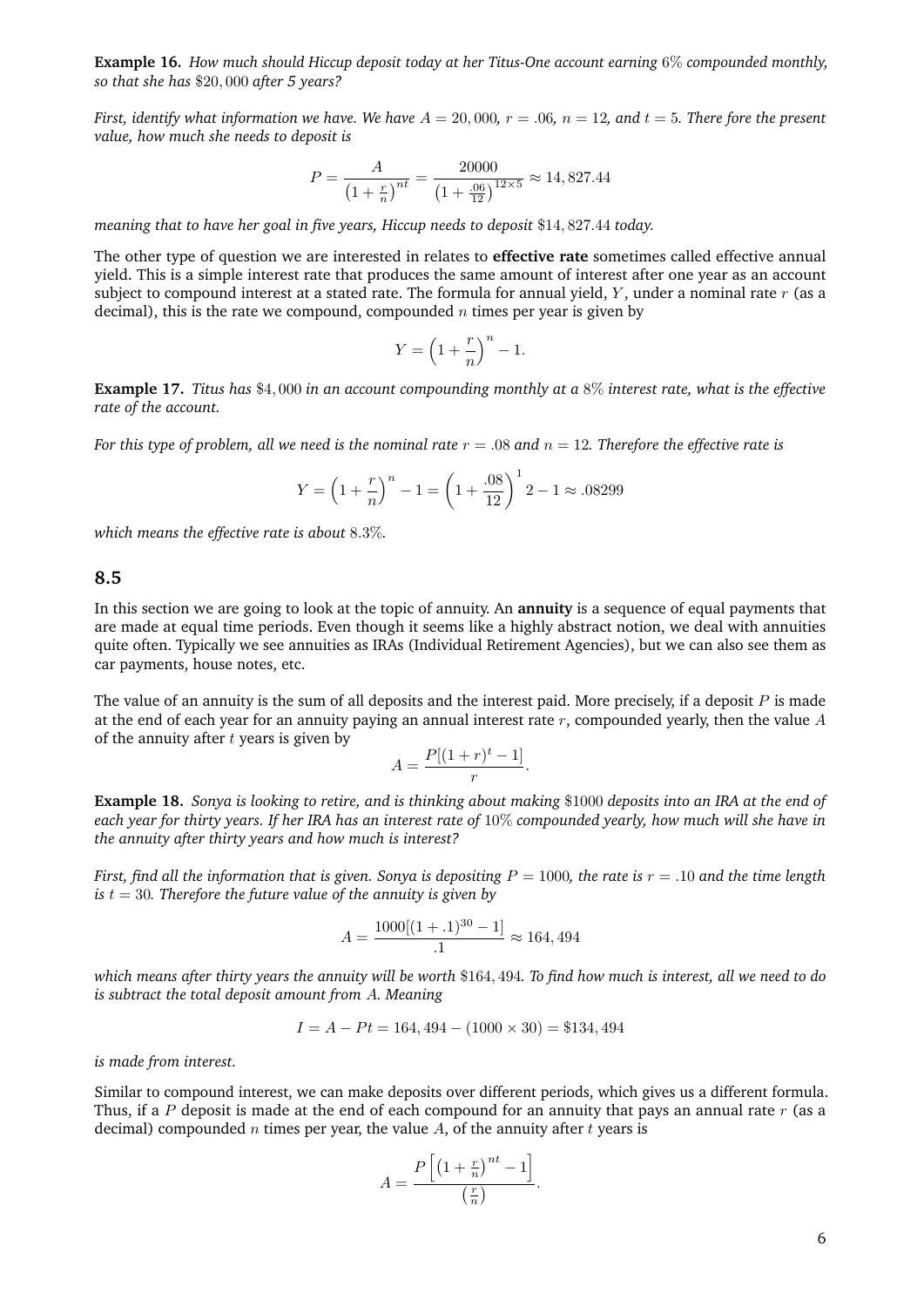**Example 19.** *Toph at the age of 25 is looking to start an IRA and wants to deposit* \$200 *at the end of each month. If the IRA pays* 7.5% *compounded monthly, how much will she have in the IRA at age 65 and how much is from interest?*

*First, find all the information that is given. Toph is depositing*  $P = 200$ *, the rate is*  $r = .75$ *,*  $n = 12$ *, and the time length is*  $t = 65 - 25 = 40$ *. Therefore the future value of the annuity is given by* 

$$
A = \frac{200\left[\left(1 + \frac{.75}{12}\right)^{12 \times 40} - 1\right]}{\left(\frac{.75}{12}\right)} \approx 604,765
$$

*which means after forty years the annuity will be worth* \$604, 765*. To find how much is interest, all we need to do is subtract the total deposit amount from* A*. Meaning*

$$
I = A - Pnt = 604,765 - (200 \times 12 \times 40) = $508,765
$$

*is made from interest.*

**Example 20.** *Hiccup at the age of 30 is looking to start an IRA and wants to deposit* \$100 *at the end of each month. If the IRA pays* 9.5% *compounded monthly, how much will she have in the IRA at age 65 and how much is from interest?*

*First, find all the information that is given. Hiccup is depositing*  $P = 100$ *, the rate is*  $r = .95$ *, n* = 12*, and the time length is*  $t = 65 - 30 = 35$ *. Therefore the future value of the annuity is given by* 

$$
A = \frac{200\left[\left(1 + \frac{.95}{12}\right)^{12 \times 35} - 1\right]}{\left(\frac{.95}{12}\right)} \approx 333,946
$$

*which means after thirty-five years the annuity will be worth* \$333, 946*. To find how much is interest, all we need to do is subtract the total deposit amount from* A*. Meaning*

$$
I = A - Pnt = 333,946 - (100 \times 12 \times 35) = $291,946
$$

*is made from interest.*

The other value we are interested in is the value  $P$  which is called a deposit for annuities. The deposit  $P$  that must be made at the end of each compounding period into an annuity paying an interest rate  $r$  (as a decimal) compounded n times per year, then to achieve the value A after t years is given by

$$
P = \frac{A\left(\frac{r}{n}\right)}{\left[\left(1 + \frac{r}{n}\right)^{nt} - 1\right]}.
$$

**Example 21.** *Suppose you want to save* \$20, 000 *over five years to use as a down payment for a home. You anticipate making regular, end of the month, deposits in an annuity that pays* 6% *compounded monthly. How much should you deposit to meet your goal and how much is from deposits?*

*First, find all of the information that is given. You have*  $A = 20,000$ ,  $r = .06$ ,  $n = 12$ , and  $t = 5$ . Thus the required *deposit is given by*

$$
P = \frac{20000 \left(\frac{.06}{12}\right)}{\left[\left(1 + \frac{.06}{12}\right)^{12 \times 5} - 1\right]} \approx 287
$$

*meaning that we need to deposit* \$287 *to hit our goal. To find how much is from deposits, it follows*

*Total Deposits* =  $Pnt = 287 \times 12 \times 5 = 17,220$ 

*meaning that* 17, 720 *is from deposits and*  $I = A - Pnt = $2,780$  *from interest.* 

**Example 22.** *Suppose you want to save* \$100, 000 *over eighteen years to pay for college. You anticipate making regular, end of the month, deposits in an annuity that pays* 9% *compounded monthly. How much should you deposit to meet your goal and how much is from deposits?*

*First, find all of the information that is given. You have*  $A = 100,000$ ,  $r = .09$ ,  $n = 12$ , and  $t = 18$ . Thus the *required deposit is given by*

$$
P = \frac{100000 \left(\frac{09}{12}\right)}{\left[ \left(1 + \frac{09}{12}\right)^{12 \times 18} - 1 \right]} \approx 187
$$

*meaning that we need to deposit* \$187 *to hit our goal. To find how much is from deposits, it follows*

Total *Deposits* = 
$$
Prt = 187 \times 12 \times 18 = 40,392
$$

*meaning that* 40, 392 *is from deposits and*  $I = A - Pnt = $59,608$  *from interest.*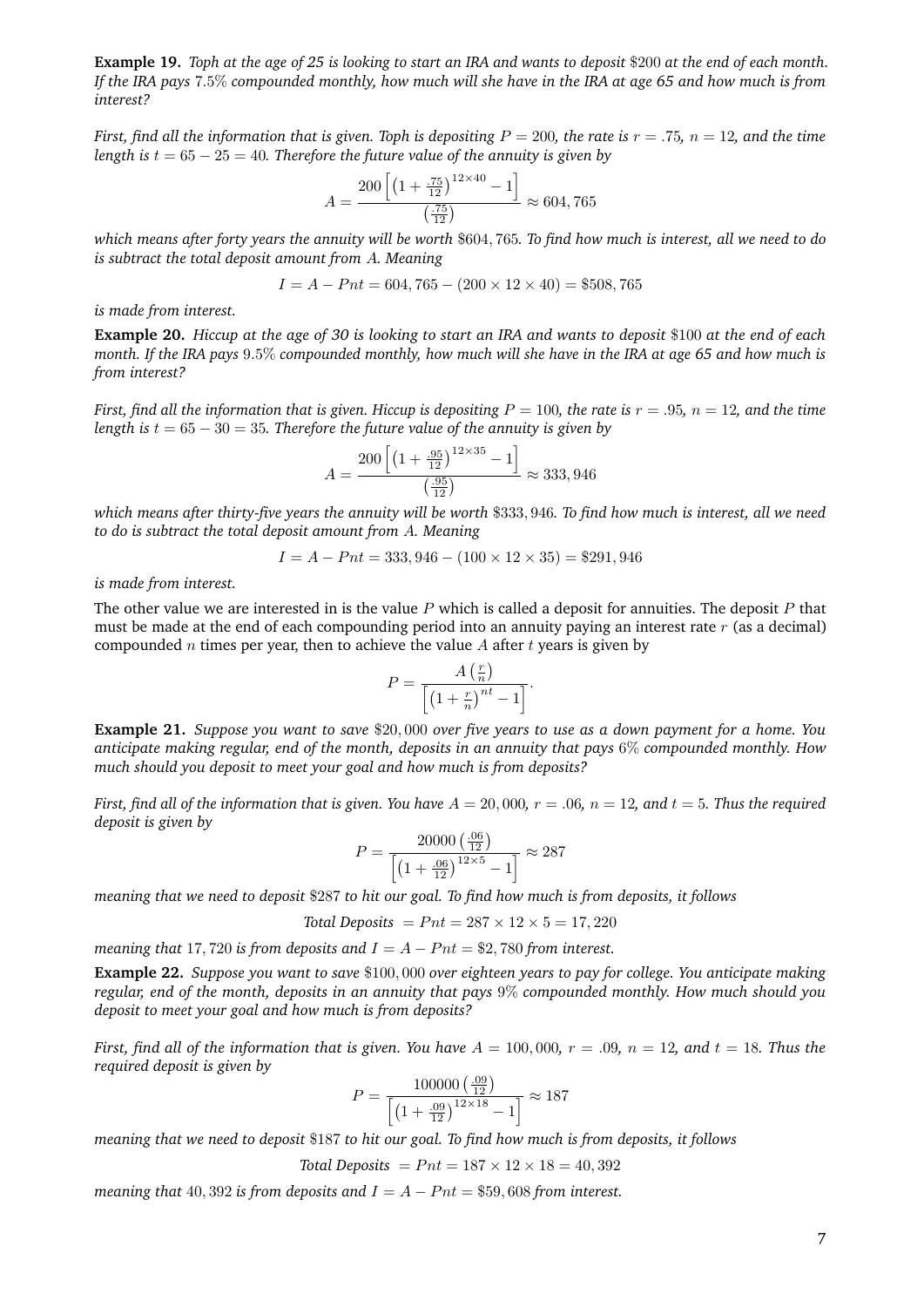## **8.6**

A loan you pay off weekly or monthly, or any other time period is called an installment plan. For cars, you make regular monthly payments called a fixed installment loan. To find the regular monthly payments, PMT, required to pay off a loan of P dollars paid n times per year over t years at an annual rate r (as a decimal) is given by

$$
PMT = \frac{P\left(\frac{r}{n}\right)}{\left[1 - \left(1 + \frac{r}{n}\right)^{-nt}\right]}.
$$

**Example 23.** *Sonya decided to borrow* \$20, 000 *for a new Purr-cedes Benz. She has two options on loans, requiring regular monthly payments. Loan A is a rate of* 7% *for 3 years and loan B is 5 years at* 9%*. Find the month payments and total interest for both loans.*

*Find the information for each loan. For Loan A,*  $P = 20,000$ ,  $r = .07$ ,  $n = 12$  and  $t = 3$ , therefore the regular *monthly payments is*

$$
PMT = \frac{20000 \left(\frac{07}{12}\right)}{\left[1 - \left(1 + \frac{07}{12}\right)^{-12 \times 3}\right]} \approx 618
$$

*meaning that you have to pay* \$618 *per month. The interest for the loan is*

$$
I = PMTnt - P = 2248 - 20000 = $2248
$$

*in interest. The other loan, the only change on the variable is*  $r = .09$  *and*  $t = 5$ *, therefore the regular monthly payments is*

$$
PMT = \frac{20000 \left(\frac{.09}{12}\right)}{\left[1 - \left(1 + \frac{.09}{12}\right)^{-12 \times 5}\right]} \approx 415
$$

*meaning you need to pay* \$415 *per month. The interest for the loan is*

$$
I = PMTnt - P = 24900 - 20000 = $4900
$$

*in interest.*

**Example 24.** *Hiccup decided to borrow* \$15, 000 *for a new Furiat. She has two options on loans, requiring regular monthly payments. Loan A is a rate of* 8% *for 4 years and loan B is 6 years at* 10%*. Find the month payments and total interest for both loans.*

*Find the information for each loan. For Loan A,*  $P = 15,000$ ,  $r = .08$ ,  $n = 12$  and  $t = 4$ , therefore the regular *monthly payments is*

$$
PMT = \frac{15000 \left(\frac{.08}{12}\right)}{\left[1 - \left(1 + \frac{.08}{12}\right)^{-12 \times 4}\right]} \approx 366
$$

*meaning that you have to pay* \$366 *per month. The interest for the loan is*

$$
I = PMTnt - P = 17568 - 15000 = $2568
$$

*in interest. The other loan, the only change on the variable is*  $r = .10$  *and*  $t = 6$ *, therefore the regular monthly payments is*

$$
PMT = \frac{15000 \left(\frac{1}{12}\right)}{\left[1 - \left(1 + \frac{1}{12}\right)^{-12 \times 6}\right]} \approx 278
$$

*meaning you need to pay* \$277 *per month. The interest for the loan is*

$$
I = PMTnt - P = 20,016 - 15000 = $5016
$$

*in interest.*

**Example 25.** *Suppose you are interested in a new car. Car A is a new car costing* \$25, 000 *and can be financed with a four year loan* 7.9%*. The other car, B, is a used car costing* \$14, 000 *and can be financed with a four year loan at* 8.45%*. What is the difference in regular monthly payments?*

*Find the information for each car. For car A,*  $P = 25,000$ ,  $r = .079$ ,  $n = 12$  and  $t = 4$ , therefore the regular *monthly payments is*

$$
PMT = \frac{25000 \left(\frac{.079}{12}\right)}{\left[1 - \left(1 + \frac{.079}{12}\right)^{-12 \times 4}\right]} \approx 609
$$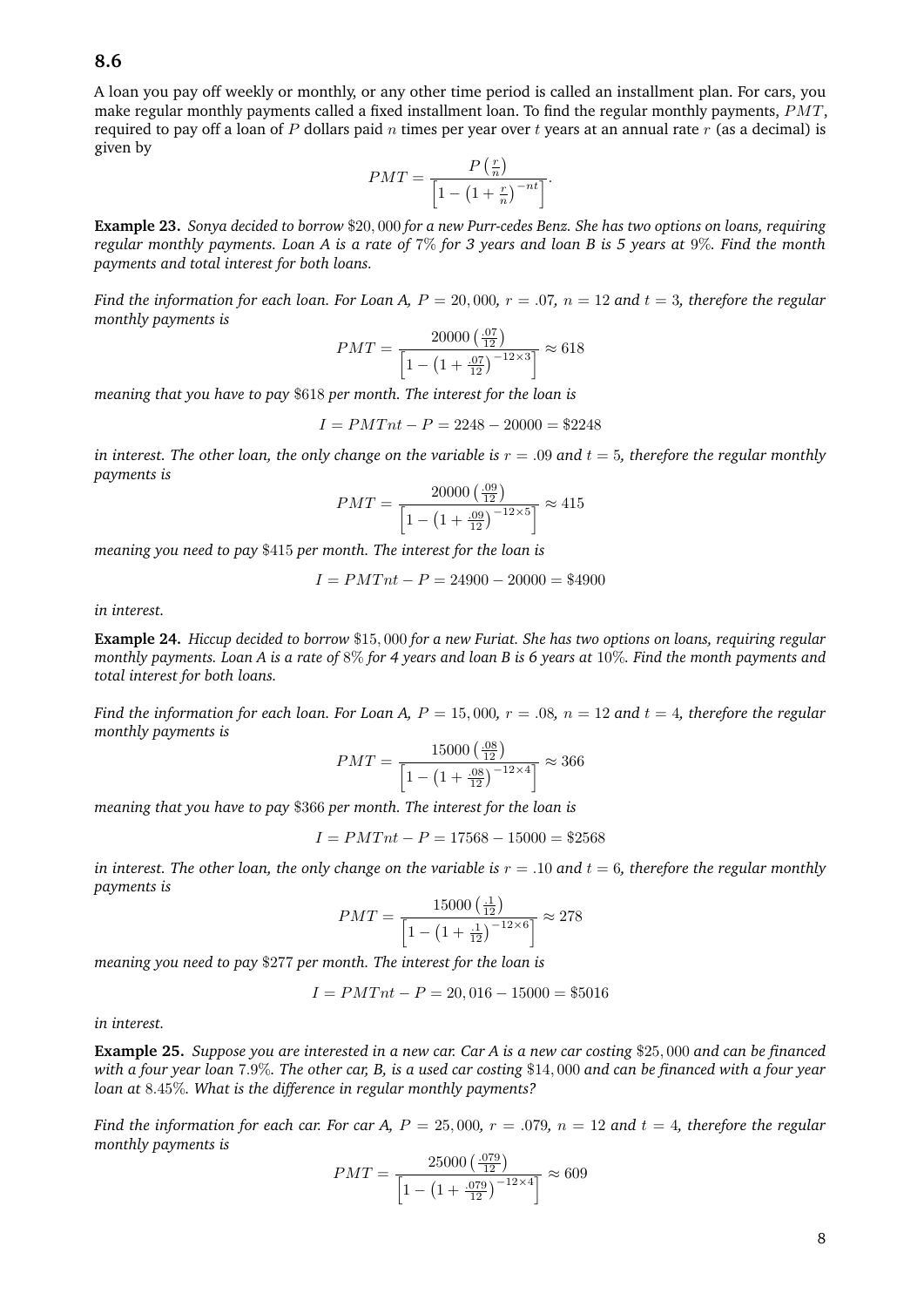*meaning that you have to pay* \$609 *per month. The interest for the loan is*

$$
I = PMTnt - P = 29232 - 25000 = $4,232
$$

*in interest. The other car, the only change on the variable is*  $P = 14,000$ ,  $r = .0845$  and  $t = 4$ , therefore the *regular monthly payments is*

$$
PMT = \frac{14000 \left(\frac{0.0845}{12}\right)}{\left[1 - \left(1 + \frac{0.0845}{12}\right)^{-12 \times 4}\right]} \approx 345
$$

*meaning you need to pay* \$345 *per month. The interest for the loan is*

$$
I = PMTnt - P = 16560 - 14000 = $2,560
$$

*in interest.*

*The difference in monthly payments is* 609 − 345 = \$264*.*

**Example 26.** *Suppose you drive 24,000 miles per year and the average gas price of gas is* \$4 *per gallon. What is the annual fuel expense of a hybrid with 50 mpg versus a SUV with 12 mpg. If you deposit your monthly savings at the end of each month in an annuity paying* 7.3% *interest compounded monthly, how much will you save after six years.*

*The annual fuel cost can be found by*

$$
Field Cost = \frac{annual miles driven}{mpg} \times (price per gallon)
$$

*meaning that the fuel cost for the hybrid is given by*  $(24,000/50) \times 4 = $1920$  *versus the SUV's fuel cost is given by*  $(24,000/12) \times 4 = $8,000$ . The amount you save per month is given by

$$
\frac{8000 - 1920}{12} = \frac{6080}{12} \approx $507.
$$

*Therefore the future value of the annuity is given by*

$$
A = \frac{507 \left[ \left( 1 + \frac{.073}{12} \right)^{12 \times 6} - 1 \right]}{\left( \frac{.073}{12} \right)} \approx $45,634.
$$